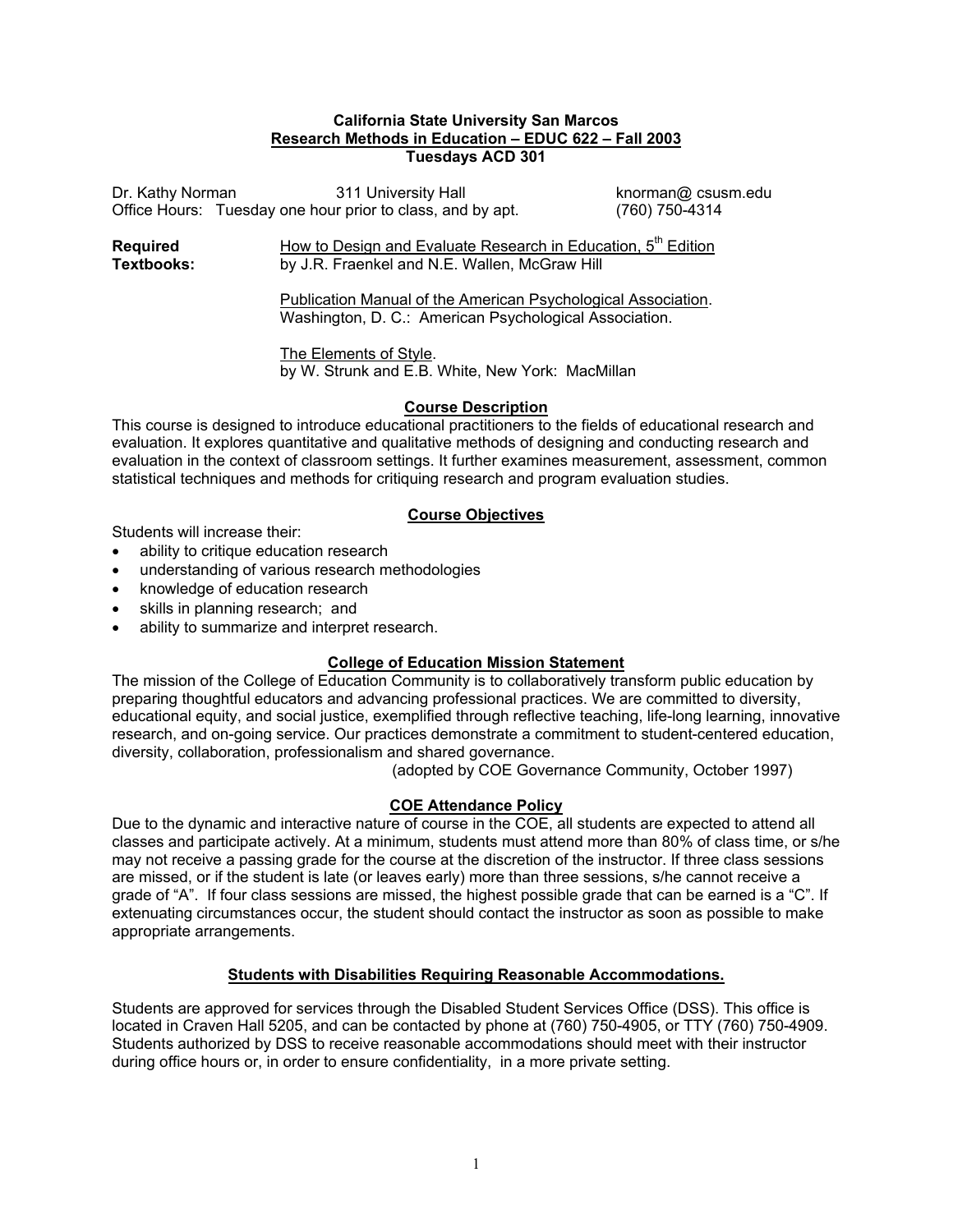## 2

## **Writing**

In keeping with the All-University Writing Requirement, all courses must have a writing component of at least 2,500 words (approximately 10 pages) which can be administered in a variety of ways.

### **E-mail**

You must go to ACD 202 to activate your CSUSM e-mail account.

#### **Assignments**

## 1. WEEKLY COMPREHENSION QUESTIONS **13 pts. 13 pts.**

Twenty-four hours prior to the beginning of each class session, you should submit a total of three questions based on the week's reading, to the instructor by email on the class Web CT site. Bring copies to class for your own use during our discussion. One of the questions should be a "challenge" question for which you do not have an answer. For the other two questions, write questions and their answers to capture what you see as the major/interesting/provocative points of the readings. (1 pt. for each reading assignment)

### **2. WEEKLY CLASS WEB CT DISCUSSIONS 14 pts.**

This course has a Web CT site. You should visit the site (go to courses.csusm.edu and log in) each week, and take part in the weekly discussion on the discussion board. Read the instructions and type your entry. Read entries from other students, and respond to at least two entries. You should enter your entry by no later than Friday so that other students will have time to respond to your entry before class on Tues. You may also post questions you have or other ideas, concerns, etc. to the discussion board. (1 pt. Each)

## **3. SEPT. 30 WEB CT ASSIGNMENT: OBSERVATION 10 pts.**  10 pts.

| Category            | <b>Distinguished 2</b><br>pts. | Acceptable<br>1 pt. | Unacceptable<br>O pt. | <b>Your Score</b> |
|---------------------|--------------------------------|---------------------|-----------------------|-------------------|
| Organization        |                                |                     |                       |                   |
| <b>Completeness</b> |                                |                     |                       |                   |
| <b>Content</b>      |                                |                     |                       |                   |
| Relevance           |                                |                     |                       |                   |
| Cogency             |                                |                     |                       |                   |

## **OBSERVATION ASSIGNMENT RUBRIC**

**Total Score \_\_\_\_\_** 

### **Categories for Evaluation Explanation**

- 1. Organization. Evidence of a logical and meaningful consistency in the structure of the response to the structure of the assignment, evidence of planned presentation having a clear flow from the beginning, through the middle, to the conclusion.
- 2. Completeness. Evidence of having covered all parts of the assignment in the response.
- 3. Content. Evidence of having developed the response from significant concepts and insights gained from the readings, drawing upon relevant theories, literature, and citing sources in APA form and style as appropriate.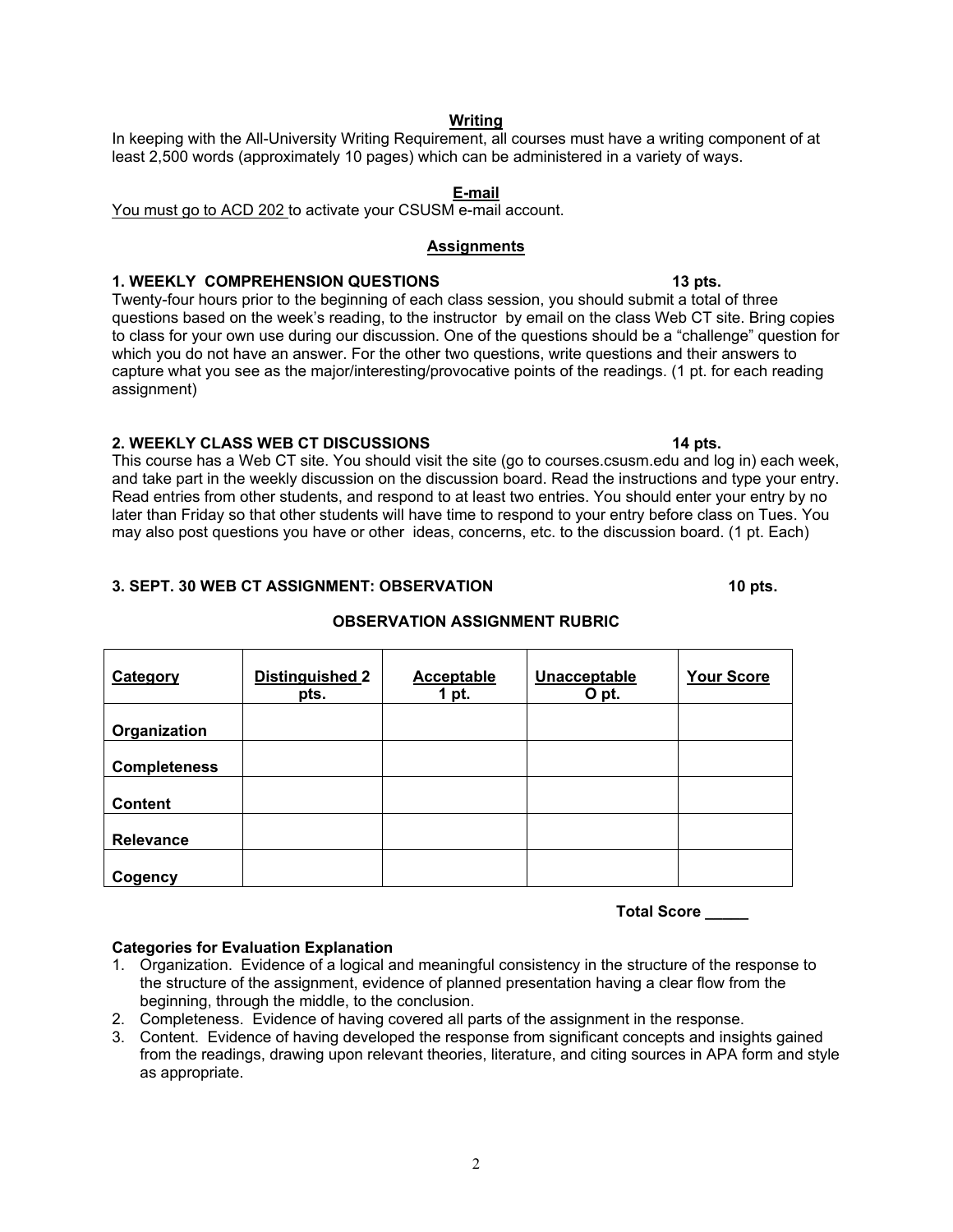- 4. Relevance. Maintenance of pointed and clear relationships in response to the assignment, avoidance of digression from the main points of assignment, avoidance of boilerplate or filler material, and avoidance of redundant matter and educational jargon.
- 5. Cogency. Depth and breadth of insight, reasoning, and understanding exhibited in response through the integration of thought and argument.

#### **Levels of Performance Explanation**

- 1. Distinguished
	- a. Few errors—proper grammar, spelling, and punctuation.
	- b. Clear focus and use of appropriate/consistent tense and tone.
	- c. Depth and complexity of ideas—details, reflection, analysis, and thought.
	- d. Use of references indicates substantial research.
	- e. Use of a variety of sentence length and structure (follows APA form and style).
- 2. Acceptable
	- a. Some errors in grammar, spelling, and punctuation
	- b. Grammatical errors do not interfere with communication.
	- c. Focused on a purpose—suitable tone and use of historic present.
	- d. Depth of ideas supported by relevant details.
	- e. Use of references indicates ample research.
	- f. Logical organization.
	- g. Varied sentence structure—acceptable and effective language.
- 3. Unacceptable
	- a. Attempt to establish and maintain purpose and communicate with the audience.
	- b. Unelaborated idea development and repetitious details.
	- c. Unelaborated details.
	- d. Use of few references.
	- d. Use of non-current literature.
	- e. Errors in grammar, spelling, and punctuation
	- f. Lapses in focus and coherence.
	- g. Use of simplistic and awkward sentences.
	- h. Use of imprecise and simplistic language.

#### **4. OCT. 28 WEB CT ASSIGNMENT: INTERVIEWING 10 pts. 10 pts. 10 pts. INTERVIEW ASSIGNMENT RUBRIC**

| Category            | <b>Distinguished 2</b><br>pts. | Acceptable<br>1 pt. | Unacceptable<br>O pt. | <b>Your Score</b> |
|---------------------|--------------------------------|---------------------|-----------------------|-------------------|
| Organization        |                                |                     |                       |                   |
| <b>Completeness</b> |                                |                     |                       |                   |
| <b>Content</b>      |                                |                     |                       |                   |
| <b>Relevance</b>    |                                |                     |                       |                   |
| Cogency             |                                |                     | <b>Total Score</b>    |                   |

**Total Score \_\_\_\_\_** 

#### **5. JOURNAL CRITIQUE 10 pts.**  10 pts.

Select one journal article reporting on a research study in your area of interest. Write 2-3 page critique of it. The article should be from a professional journal in education. Create a visual representations of the methodology section and display each in class. Include a discussion of the following.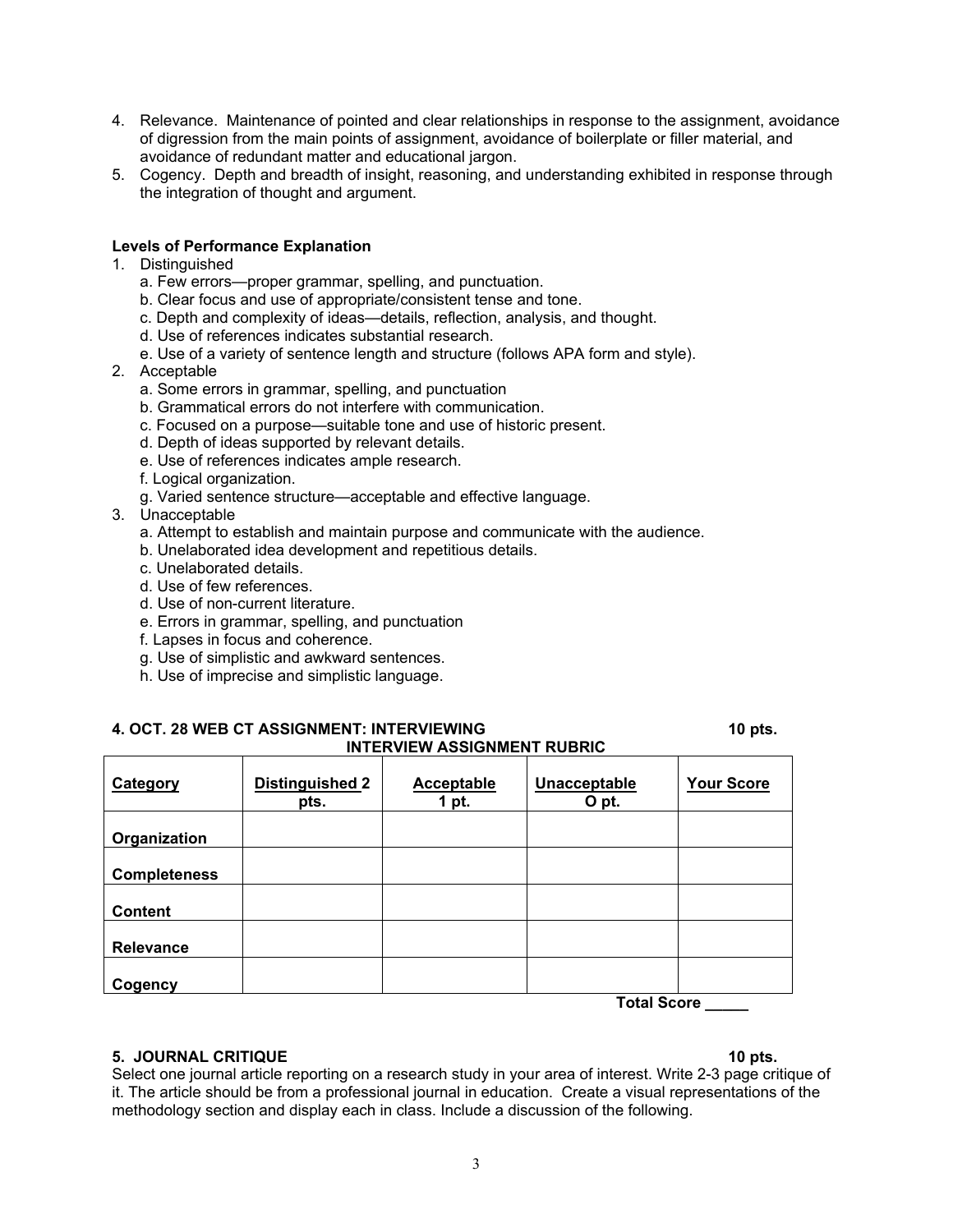- Is the title appropriate for the study? Why or why not?
- Was the introduction written in clear language avoiding non-technical language and jargon?
- What is the problem being investigated? Is it clearly stated in the article?
- Why should this problem be researched?
- Is the problem sufficiently limited in scope?
- Does the problem fit into the broader context of current theory and relevant research?
- Does the problem statement make assumptions or unsupported claims or statements?
- How significant is the problem and in what context?
- What is the significance of this problem?
- Does the problem explore an important question, meet a recognized need, or make a useful contribution to a relevant body of knowledge?
- Is the research question clearly and directly stated, and is it related to the hypothesis or hypotheses in the study?
- What is the research question?
- Are operational definitions given? If so, give an example.
- Is the relationship or differences among/between the variables clearly stated?
- What was the background to the study?
- Did the author(s) present a review of literature? Was it relevant? What were the major points from it?
- Describe the methodology in detail.
- Was a sample used in the study? If so, how was it selected?
- How was the data collected and analyzed? Were these methods appropriate?
- Were the results clearly presented?
- What were the major findings of the study and what were they based on?
- What was the conclusion?
- Do the results or findings support the conclusion? Why or why not?
- Are any limitations of the study noted? If so, what were they?
- Are there any internal and/or external threats to the generalizability and or validity of the results? If so, what were they?
- How do the results of this study apply to your research area of interest?

| Category            | <b>Distinguished 2</b><br>pts. | <b>Acceptable</b><br>1 pt. | Unacceptable<br>O pt. | <b>Your Score</b> |
|---------------------|--------------------------------|----------------------------|-----------------------|-------------------|
|                     |                                |                            |                       |                   |
| Organization        |                                |                            |                       |                   |
|                     |                                |                            |                       |                   |
| <b>Completeness</b> |                                |                            |                       |                   |
|                     |                                |                            |                       |                   |
| <b>Content</b>      |                                |                            |                       |                   |
|                     |                                |                            |                       |                   |
| <b>Relevance</b>    |                                |                            |                       |                   |
|                     |                                |                            |                       |                   |
| Cogency             |                                |                            |                       |                   |

## **JOURNAL CRITIQUE ASSIGNMENT RUBRIC**

**Total Score \_\_\_\_\_** 

#### **6. RESEARCH STUDY PRESENTATION 10 pts. 10 pts.**

Each class member will sign up for one research study example to present to class using visuals and handouts. They will be assigned in class.

The presentation should include: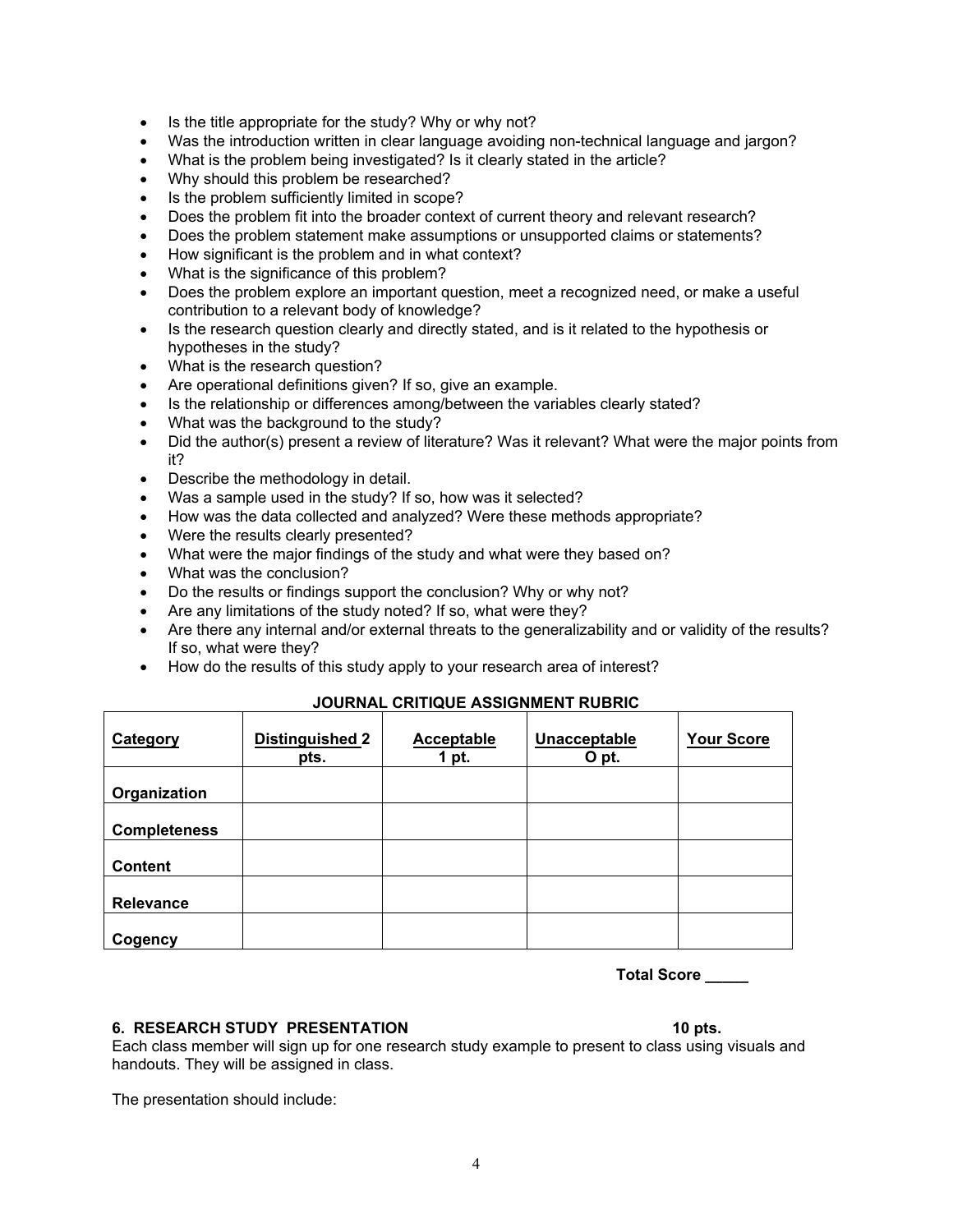- A critical discussion of all aspects of the example study, particularly those details about the methodology that cause the study to be called a specific type of study. (Refer to specifics above on other details to include.)
- Another example of the same type of study, but in your own area of research –one that you have thought of (topic, research problem, sample, procedures, etc.)
- Time for discussion

| Category            | Distinguished 2<br>pts. | <b>Acceptable</b><br>1 pt. | Unacceptable<br>O pt. | <b>Your Score</b> |
|---------------------|-------------------------|----------------------------|-----------------------|-------------------|
| Organization        |                         |                            |                       |                   |
| <b>Completeness</b> |                         |                            |                       |                   |
| <b>Content</b>      |                         |                            |                       |                   |
| Relevance           |                         |                            |                       |                   |
| Cogency             |                         |                            |                       |                   |

## **EXAMPLE RESEARCH STUDY PRESENTATION RUBRIC**

**Total Score \_\_\_\_\_**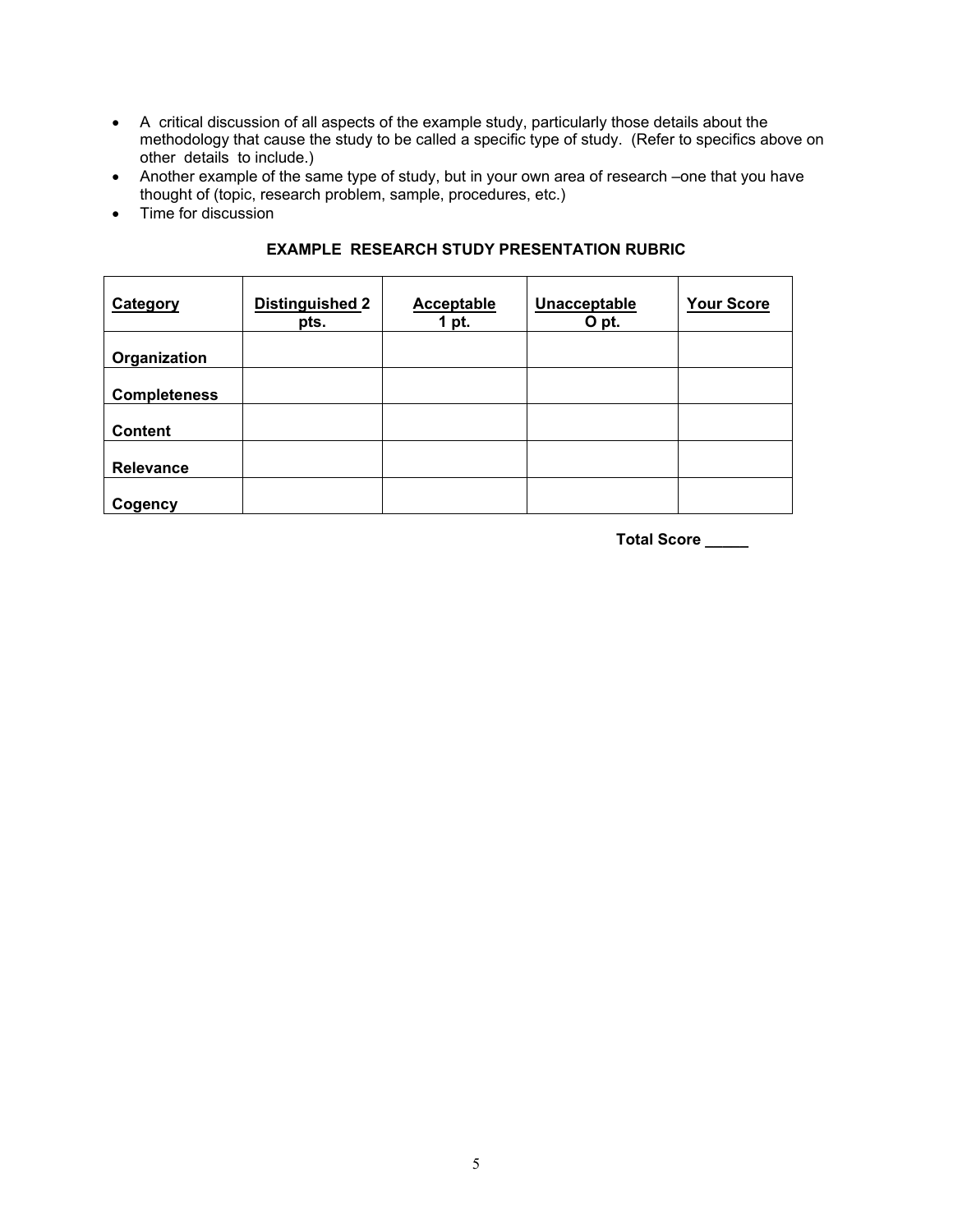# **7. RESEARCH PROPOSAL ` 30 pts.**

| 7. RESEARUH PRUPUSAL |                                           | <b>30 DIS.</b> |
|----------------------|-------------------------------------------|----------------|
|                      | Chapter 1                                 | 4 pts.         |
|                      | Chapter 2                                 | 8 pts.         |
|                      | Chapter 3                                 | 4pts.          |
|                      | References in latest APA format           | 4 pts.         |
|                      | Appendices (instrument, budget, timeline) | 4 pts.         |
|                      | <b>Powerpoint Presentation</b>            | 6 pts.         |

The research proposal includes three chapters: introduction, review of literature, and methodology. It will also include references and appendices. You will give a 12-15 minute presentation of your proposal to the class at the end of the semester. Each chapter should be peer reviewed by two classmates.

Each chapter and section will be examined for organization, completeness, content relevance, cogency;

| Category            | Chapter 1<br>Max 4 pts | <b>Chapter 2</b><br>Max 8 pts | <b>Chapter 3</b><br>Max 4 pts | Refer-<br>ences<br>Max 4 pts | Appen-<br>dices<br>Max 4 pts | Presen-<br>tation<br>Max 6 pts |
|---------------------|------------------------|-------------------------------|-------------------------------|------------------------------|------------------------------|--------------------------------|
| Organization        |                        |                               |                               |                              |                              |                                |
| <b>Completeness</b> |                        |                               |                               |                              |                              |                                |
| <b>Content</b>      |                        |                               |                               |                              |                              |                                |
| Relevance           |                        |                               |                               |                              |                              |                                |
| Cogency             |                        |                               |                               |                              |                              |                                |

### **RESEARCH PROPOSAL RUBRIC**

**Total Score \_\_\_\_\_** 

#### **8. FINAL ASSIGNMENT** 3 pts.

Write a reflective summary of your perceived personal growth in research class. This summary should be no more than 2 pages.

## **FINAL ASSIGNMENT RUBRIC**

| Category       | Distinguished 1<br>pt. | <b>Acceptable</b><br>$1/2$ pt. | Unacceptable<br>O pt. | <b>Your Score</b> |
|----------------|------------------------|--------------------------------|-----------------------|-------------------|
| Organization   |                        |                                |                       |                   |
| <b>Content</b> |                        |                                |                       |                   |
| Cogency        |                        |                                |                       |                   |

**Total Score \_\_\_\_\_**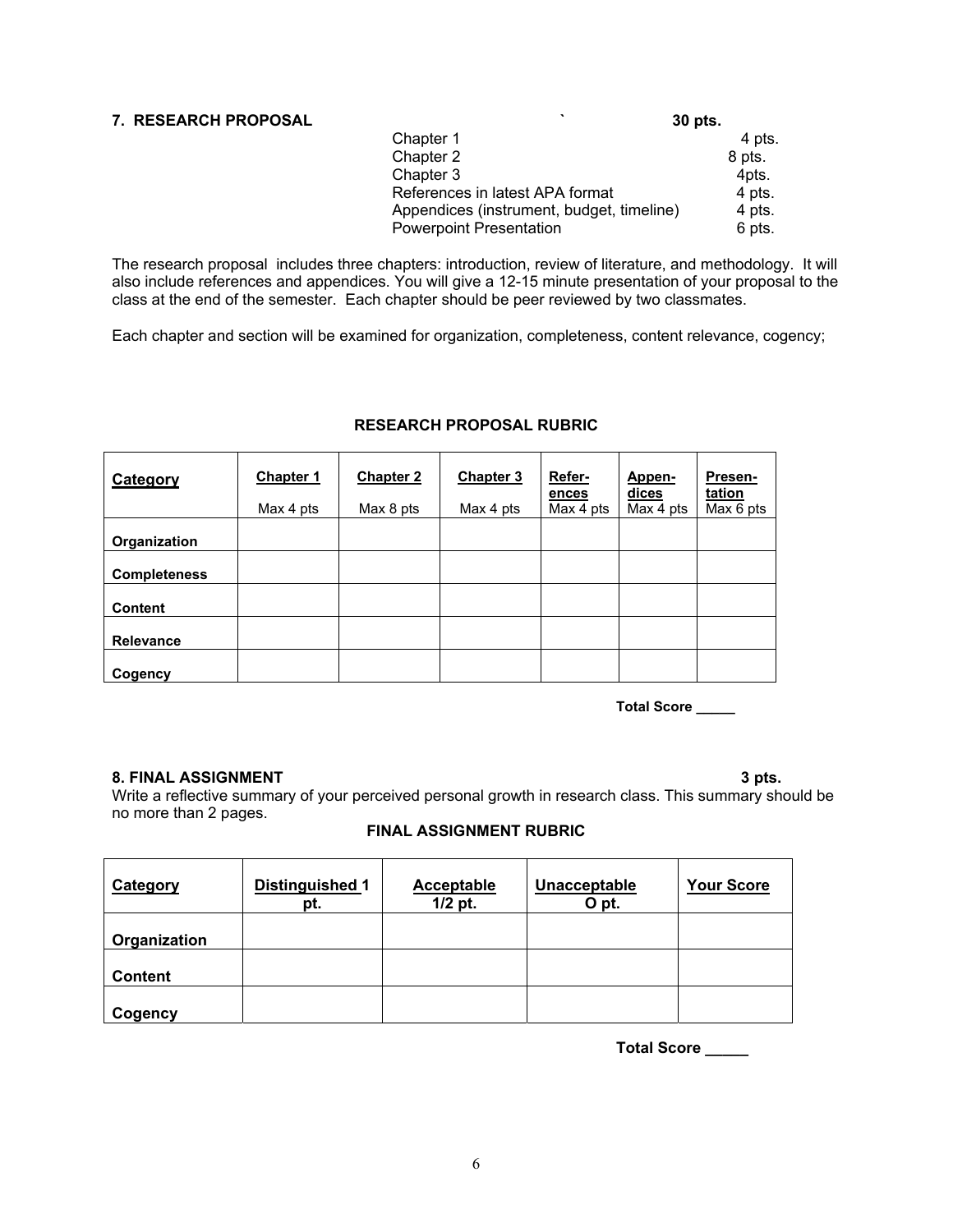#### **Research Proposal**

Title Page

Table of Contents

Chapter I - Introduction to Study **Background** Statement of the Problem Purpose of the Study and Rationale Research Questions and Hypotheses) Significance of Study and Applications Limitations Definitions of Terms

Chapter II - Review of Literature Introduction Subtopic Sections (at least 3) Summary of Literature Review

Chapter III - Methodology Population and Sample **Procedures** Instrumentation Data Analysis **Assumptions** 

References

Appendices

- A Time Schedule
- B Budget
- C Instruments
- D others-optional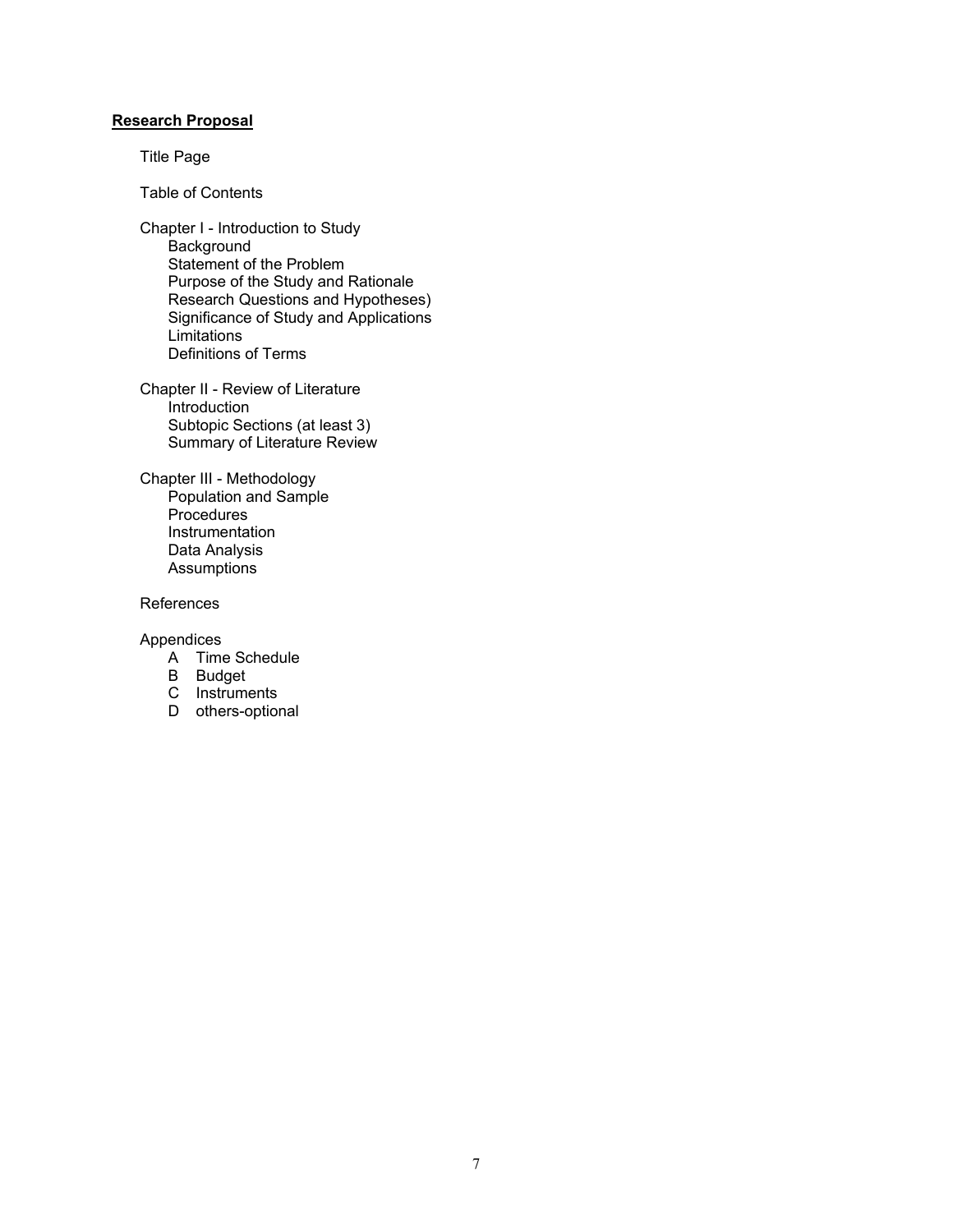## **Proposal Guidelines**

#### CHAPTER ONE INTRODUCTION

This chapter will define the research or project focus. Explain what you hope to accomplish in your research. What issue is to be addressed? Definitions of terms must be very clear. Do not assume that your reader knows what you mean when you use educational jargon.

Thoughts for the Writer/Reader:

- Are terms and definitions clear?
- Is it clear what the focus of the research will be? One of two formats should be used: 1) The research shows X, Y, and Z, but it doesn't show\_\_\_\_. -or- 2) This research will help build upon the research of X, Y, and  $Z$  by
- Is the question *very* clear? Do you understand exactly what the author hopes to find?
- Is the chapter written in present tense? (With the exception of citations of other research; use past tense or present perfect tense for these--see APA)

## CHAPTER TWO REVIEW OF THE LITERATURE

This chapter will put the research or project in context with what is already known.

Review what is currently known (and not known) about the issue. Where is the field in terms of what is happening with the topic? Put your project/issue into a theoretical context. What theories/ principles are you basing your projection? What are your assumptions? The review of the literature puts the project in perspective and lets the reader know why the project is of significance. It also provides a *critical analysis* of the research.

Thoughts for the Writer/Reader:

- Is all the research discussed relevant to the question presented in Chapter One?
- Do you understand the essential elements of the each article cited? Did the author provide information on the methodology, subjects, and conclusions of each article? Did the author mention strengths and weaknesses of the research?
- Are the majority of the articles from professional, peer reviewed journals?
- Is the chapter written in past tense?

#### CHAPTER THREE METHODOLOGY

This chapter describes the research or project designs and data collection. How will the research/project be conducted? What must be done in order for you to accomplish your goals? In the introduction to this section, you must cite research that supports using the methodology you have selected and a clear rationale for using that methodology.

Thoughts for the Writer/Reader:

- Are descriptions of the methodology specific enough that someone could replicate?
- Is it clear who did what and when? Is it clear how these decisions were made?
- Whenever possible, did the author use examples of classroom scenarios, student work, teacher lesson plans, etc.?
- Is the chapter written in past tense?

If a project, did the author list conclusions from the review of literature and list specifically how those conclusions will be implemented into the final project?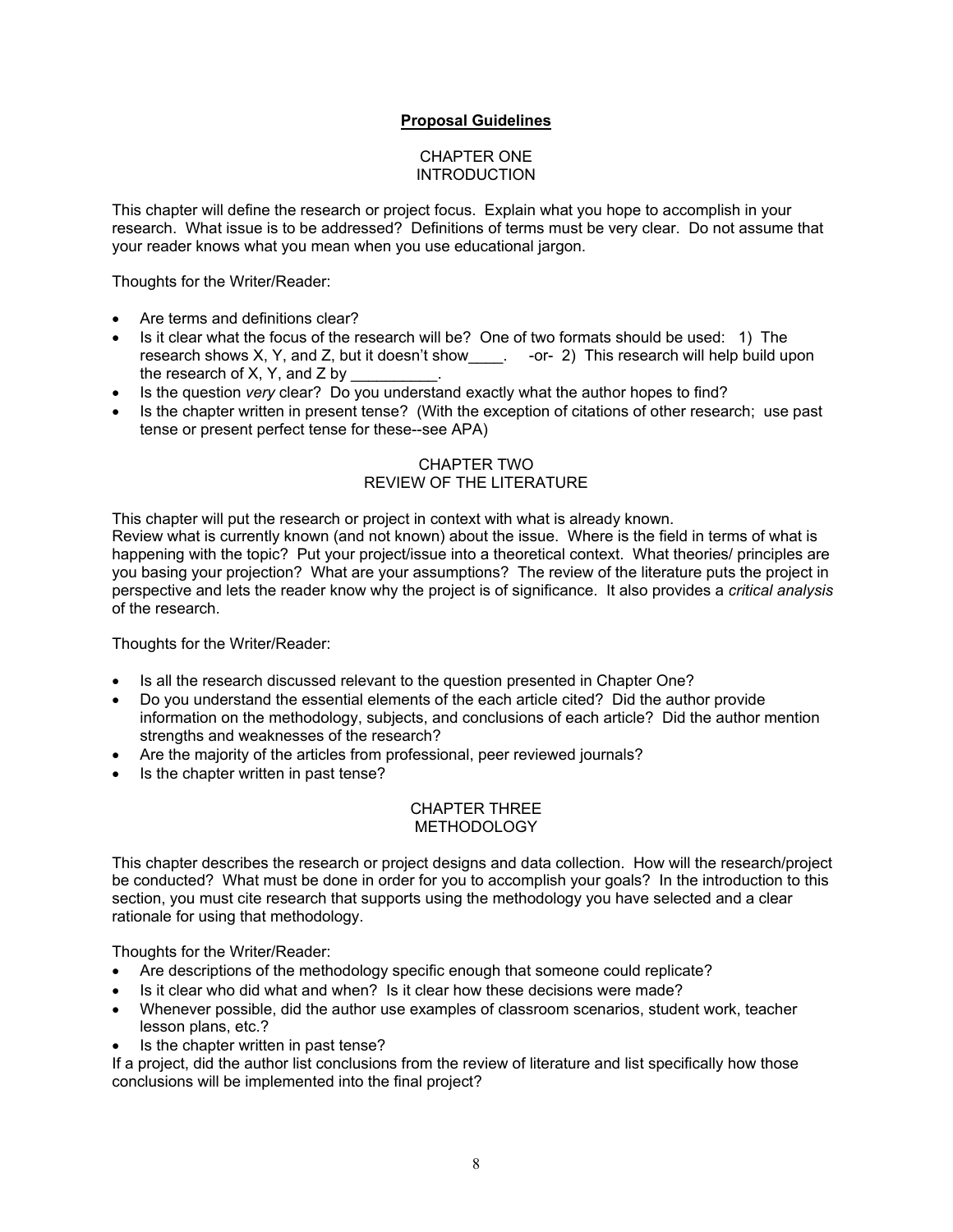### **General Guidelines for Peer Review:**

- APA format should be followed. Read APA for important information on such things as spacing, margins, etc.
- Give the author specific feedback on what you understood and what you didn't understand
- Think about how well the chapter holds together. Does it all seem relevant/necessary? Could any parts be cut?
- Is it clear? Does it all make sense? What needs clarification?
- Is there a clear and easy to follow organization? Are large pieces of text broken up? Are there appropriate subheadings?
- Is the theoretical orientation of the writer clear?
- Is there a summary and/or a concluding paragraph? This should be a transition to what will follow.
- Are all necessary terms defined? (Assume someone familiar with education will be the reader, but do not assume that they will understand all professional jargon).
- Did the author use spell check?
- Did the author cite properly? Are all citations in the reference page? Anything that is quoted needs a page number. Quotes longer than five lines are set apart by single spacing and indenting both margins.
- Are there too many or two few quotes? Many times it is preferable to paraphrase and then cite an author.
- As much as possible, did the author find the original source and cite them (rather than citing what someone else cited). However, if the author used a secondary source, did he or she follow the quidelines?
- Did the author use proper tense? APA suggests different tenses for different chapters. The main thing to remember is to be consistent within chapters.

## **Course Grading Criteria**

- 1. Distinguished Category (Grade of A). Reserved for exceptional students. The student is superior in all areas of writing, presentations, and participation. Required research and assignments are superior in both content and writing with outstanding observations and explanations; use of complex, strong vocabulary, appropriate use of APA form and style. Student demonstrates scholarly demeanor, and interest in learning beyond the standard expectation. All papers are turned in on time and the student is actively present during entire class sessions.
- 2. Commendable Category (Grade of B). Very good in all areas producing the expected reports, writings, and presentations as per the standards established by Argosy University's School of Education. The majority of the assignments are turned in on time.
- 3. Acceptable or Average Category (Grade of C). Performance is acceptable and meets the minimum requirements.
- 4. Unacceptable (Grade of F). Absences, late arrival and early departure from class, lack of active participation, student does not demonstrate adequate knowledge of the subject matter. Assignments are not turned in on time.